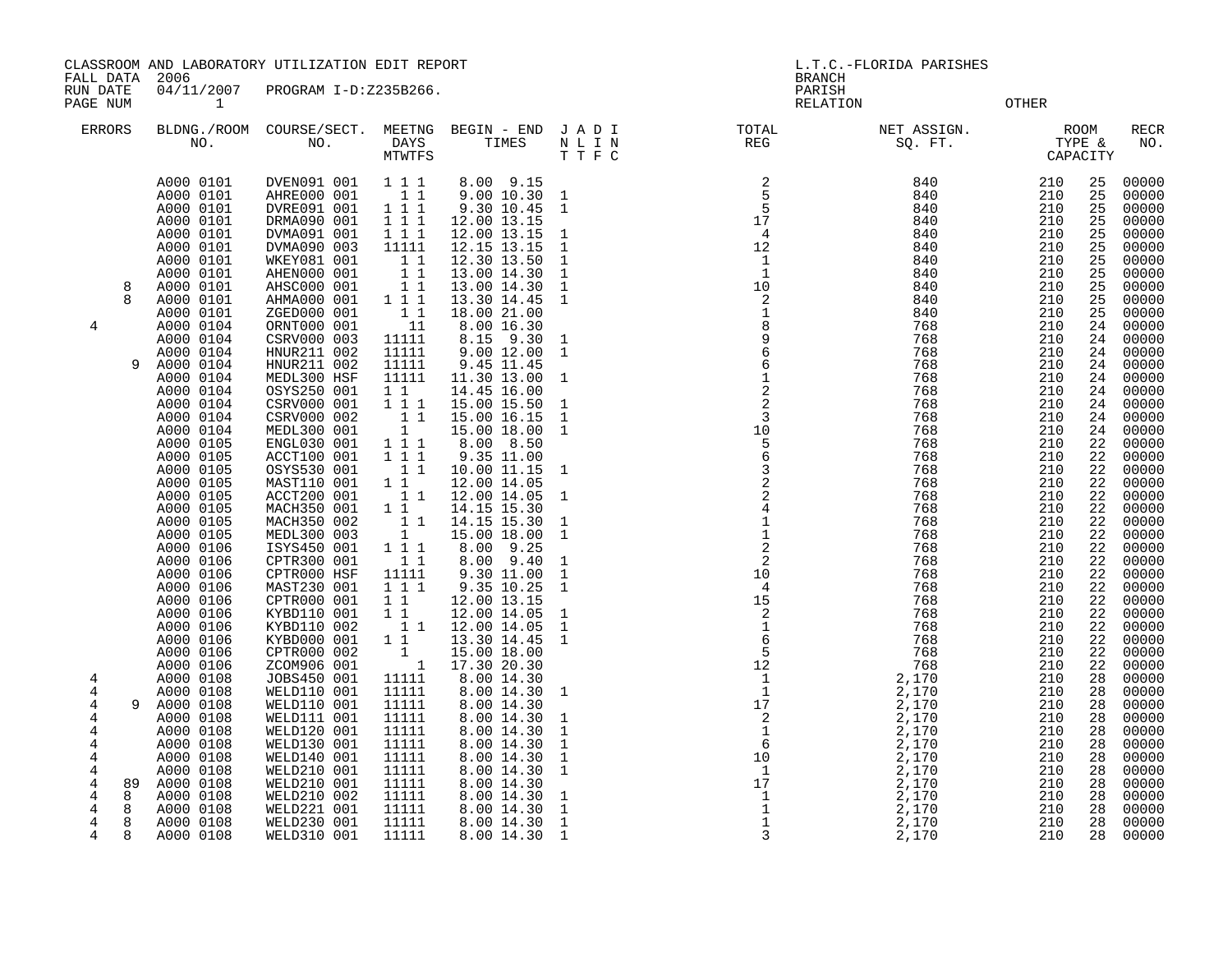CLASSROOM AND LABORATORY UTILIZATION EDIT REPORT LETTER LORIDA PARISHES L.T.C.-FLORIDA PARISHES

FALL DATA 2006 BRANCH

RUN DATE 04/11/2007 PROGRAM I-D:Z235B266.<br>PAGENUM 2 PAGE NUM 2 RELATION OTHER

|                                                                                                                         | <b>ERRORS</b>                                                                                                                     | BLDNG./ROOM<br>NO.                                                                                                                                                                                                                                                                                                                                                                                                                                     | COURSE/SECT.<br>NO.                                                                                                                                                                                                                                                                                                                                                                                                                                                                                                               | MEETNG<br><b>DAYS</b><br>MTWTFS                                                                                                                                                                                                                                                                                     | BEGIN - END<br>TIMES                                                                                                                                                                                                                                                                                                                                                                                                                                                                      | JADI<br>N L I N<br>TTFC                                                                                                                                                                                                                                                                                                                                             | TOTAL<br>REG                                                                                                                      | NET ASSIGN.<br>SQ. FT.                                                                                                                                                                                                                                               |                                                                                                                                                                                                                                            | <b>ROOM</b><br>TYPE &<br>CAPACITY                                                                                                                                                                        | <b>RECR</b><br>NO.                                                                                                                                                                                                                                                                                             |
|-------------------------------------------------------------------------------------------------------------------------|-----------------------------------------------------------------------------------------------------------------------------------|--------------------------------------------------------------------------------------------------------------------------------------------------------------------------------------------------------------------------------------------------------------------------------------------------------------------------------------------------------------------------------------------------------------------------------------------------------|-----------------------------------------------------------------------------------------------------------------------------------------------------------------------------------------------------------------------------------------------------------------------------------------------------------------------------------------------------------------------------------------------------------------------------------------------------------------------------------------------------------------------------------|---------------------------------------------------------------------------------------------------------------------------------------------------------------------------------------------------------------------------------------------------------------------------------------------------------------------|-------------------------------------------------------------------------------------------------------------------------------------------------------------------------------------------------------------------------------------------------------------------------------------------------------------------------------------------------------------------------------------------------------------------------------------------------------------------------------------------|---------------------------------------------------------------------------------------------------------------------------------------------------------------------------------------------------------------------------------------------------------------------------------------------------------------------------------------------------------------------|-----------------------------------------------------------------------------------------------------------------------------------|----------------------------------------------------------------------------------------------------------------------------------------------------------------------------------------------------------------------------------------------------------------------|--------------------------------------------------------------------------------------------------------------------------------------------------------------------------------------------------------------------------------------------|----------------------------------------------------------------------------------------------------------------------------------------------------------------------------------------------------------|----------------------------------------------------------------------------------------------------------------------------------------------------------------------------------------------------------------------------------------------------------------------------------------------------------------|
| 4<br>4<br>4<br>4<br>4<br>4<br>4<br>4<br>4<br>4<br>4<br>4<br>4<br>4<br>4<br>4<br>4<br>4<br>4<br>4<br>$\overline{4}$<br>4 | 89<br>8<br>8<br>8<br>8<br>8<br>8<br>78<br>78<br>8<br>8<br>8<br>8<br>8<br>8<br>8<br>8<br>8<br>8<br>8<br>8<br>8<br>8<br>8<br>8<br>8 | A000 0108<br>A000 0108<br>A000 0108<br>A000 0108<br>A000 0108<br>A000 0108<br>A000 0108<br>A000 0108<br>A000 0108<br>A000 0108<br>A000 0108<br>A000 0108<br>A000 0108<br>A000 0209<br>A000 0209<br>A000 0209<br>A000 0209<br>A000 0209<br>A000 0209<br>A000 0209<br>A000 0209<br>A000 0209<br>A000 0209<br>A000 0209<br>A000 0209<br>A000 0209<br>A000 0209<br>A000 0209<br>A000 0209<br>A000 0209<br>A000 0209<br>A000 0209<br>B000 0403<br>B000 0403 | WELD310 001<br>WELD311 001<br>WELD410 001<br>WELD410 002<br>WELD411 001<br>WELD412 001<br><b>WELD420 001</b><br>WELD510 001<br>WELD511 001<br>WELD512 001<br>WELD893 001<br>WELD110 002<br>WELD992 002<br>AUTO500 001<br>AUTO510 001<br>AUTO520 001<br>AUTO530 001<br>AUTO540 001<br>AUTO600 001<br>AUTO610 001<br>AUTO700 001<br>AUTO710 001<br>AUTO720 001<br>AUTO730 001<br>AUTO740 001<br>AUTO500 HS1<br>AUTO510 HS1<br>AUTO520 HS1<br>AUTO530 HS1<br>AUTO540 HS1<br>AUTO700 HS1<br>ORNT000 HS1<br>HNUR130 001<br>HNUR640 001 | 11111<br>11111<br>11111<br>11111<br>11111<br>11111<br>11111<br>11111<br>11111<br>11111<br>11111<br>111<br>$1\quad1$<br>11111<br>11111<br>11111<br>11111<br>11111<br>11111<br>11111<br>11111<br>11111<br>11111<br>11111<br>11111<br>11111<br>11111<br>11111<br>11111<br>11111<br>11111<br>11111<br>$1\quad1$<br>1111 | 8.00 14.30<br>8.00 14.30<br>8.00 14.30<br>8.00 14.30<br>8.00 14.30<br>8.00 14.30<br>8.00 14.30<br>8.00 14.30<br>8.00 14.30<br>8.00 14.30<br>8.00 14.30<br>8.00 14.30<br>18.00 21.00<br>8.00 14.30<br>8.00 14.30<br>8.00 14.30<br>8.00 14.30<br>8.00 14.30<br>8.00 14.30<br>8.00 14.30<br>8.00 14.30<br>8.00 14.30<br>8.00 14.30<br>8.00 14.30<br>8.00 14.30<br>9.00 13.00<br>9.00 13.00<br>9.00 13.00<br>9.00 13.00<br>9.00 13.00<br>9.00 13.00<br>9.00 13.00<br>8.00 11.00<br>8.00 12.00 | 1<br>$\mathbf{1}$<br>$\mathbf{1}$<br>$\mathbf{1}$<br>1<br>$\mathbf{1}$<br>$\mathbf 1$<br>1<br>$\mathbf{1}$<br>$\mathbf 1$<br>1<br>$\mathbf 1$<br>$\mathbf{1}$<br>$\mathbf 1$<br>1<br>$\mathbf 1$<br>$\mathbf 1$<br>1<br>1<br>$\mathbf 1$<br>$\mathbf{1}$<br>1<br>$\mathbf 1$<br>$\mathbf{1}$<br>1<br>$\mathbf 1$<br>$\mathbf 1$<br>1<br>$\mathbf{1}$<br>$\mathbf 1$ | 8<br>3<br>17<br>$\mathbf{1}$<br>11<br>5<br>$\mathbf{1}$<br>$\mathbf{1}$<br>13<br>6<br>6<br>6<br>6<br>9<br>3<br>3<br>8<br>24<br>24 | 2,170<br>2,170<br>2,170<br>2,170<br>2,170<br>2,170<br>2,170<br>2,170<br>2,170<br>2,170<br>2,170<br>2,170<br>2,170<br>392<br>392<br>392<br>392<br>392<br>392<br>392<br>392<br>392<br>392<br>392<br>392<br>392<br>392<br>392<br>392<br>392<br>392<br>392<br>720<br>720 | 210<br>210<br>210<br>210<br>210<br>210<br>210<br>210<br>210<br>210<br>210<br>210<br>210<br>110<br>110<br>110<br>110<br>110<br>110<br>110<br>110<br>110<br>110<br>110<br>110<br>110<br>110<br>110<br>110<br>110<br>110<br>110<br>110<br>110 | 28<br>28<br>28<br>28<br>28<br>28<br>28<br>28<br>28<br>28<br>28<br>28<br>28<br>15<br>15<br>15<br>15<br>15<br>15<br>15<br>15<br>15<br>15<br>15<br>15<br>15<br>15<br>15<br>15<br>15<br>15<br>15<br>20<br>20 | 00000<br>00000<br>00000<br>00000<br>00000<br>00000<br>00000<br>00000<br>00000<br>00000<br>00000<br>00000<br>00000<br>00000<br>00000<br>00000<br>00000<br>00000<br>00000<br>00000<br>00000<br>00000<br>00000<br>00000<br>00000<br>00000<br>00000<br>00000<br>00000<br>00000<br>00000<br>00000<br>00000<br>00000 |
| 1<br>$\mathbf{1}$<br>1<br>1                                                                                             | 8<br>8                                                                                                                            | B000 0403<br>B000 0403<br>G000 0402<br>G000 0402<br>G000 0402<br>G000 0402                                                                                                                                                                                                                                                                                                                                                                             | HNUR220 001<br>HNUR530 001<br>BLDG110 001<br>BLDG110 002<br>BLDG130 001<br>BLDG130 002                                                                                                                                                                                                                                                                                                                                                                                                                                            | $1\quad1$<br>$1\quad1$<br>11111<br>11111<br>11111<br>11111                                                                                                                                                                                                                                                          | 11.30 14.30<br>11.30 14.30<br>9.15 11.45<br>9.15 11.45<br>9.15 11.45<br>9.15 11.45                                                                                                                                                                                                                                                                                                                                                                                                        | $\mathbf{1}$<br>$\mathbf{1}$                                                                                                                                                                                                                                                                                                                                        | 24<br>24<br>17<br>2<br>16<br>2                                                                                                    | 720<br>720                                                                                                                                                                                                                                                           | 110<br>110                                                                                                                                                                                                                                 | 20<br>20                                                                                                                                                                                                 | 00000<br>00000<br>00000<br>00000<br>00000<br>00000                                                                                                                                                                                                                                                             |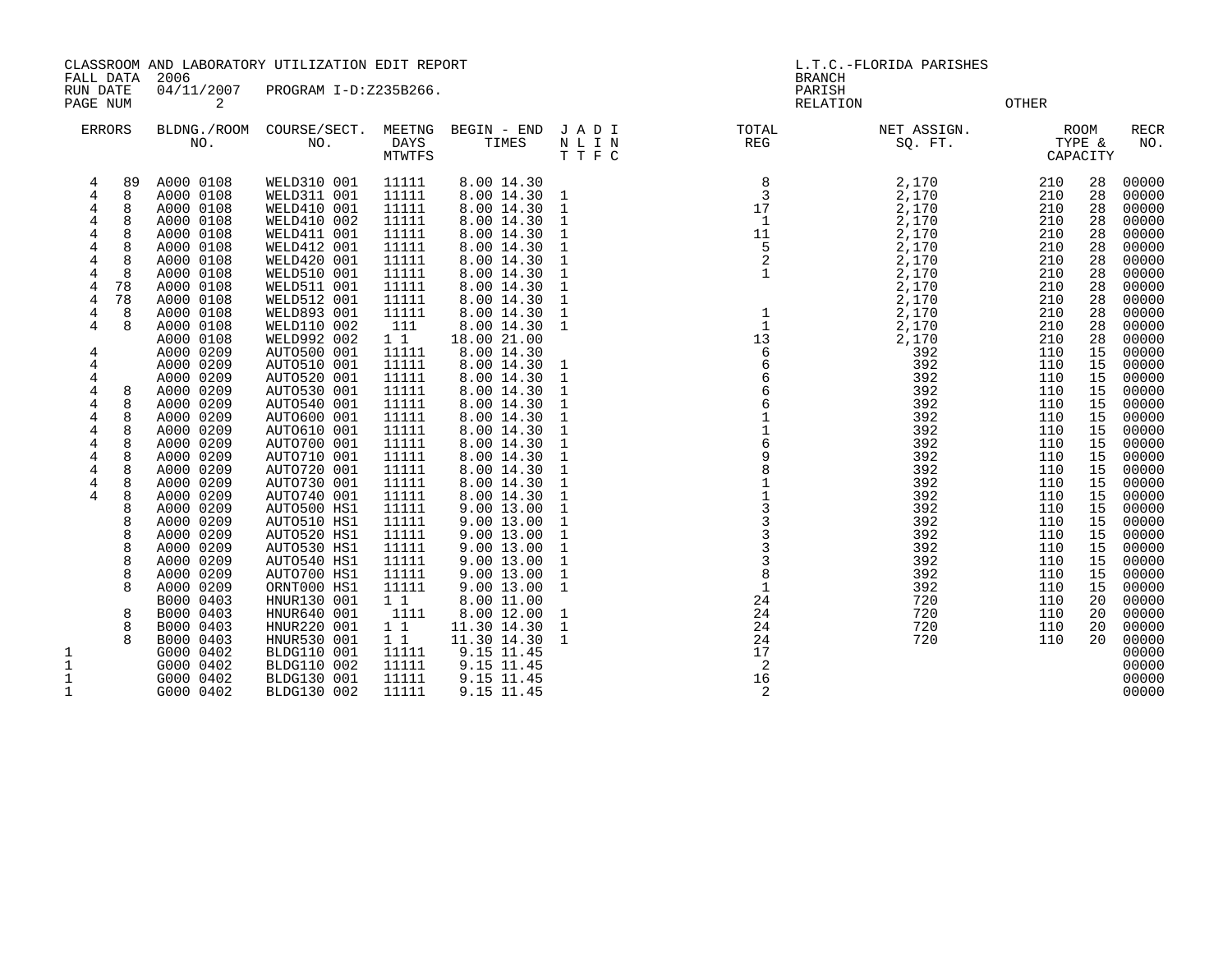| ERROR 1 - CLASS AND LABORATORY UTILIZATION FILE DOES NOT MATCH WITH BLDGS AND ROOMS FILE.<br>THE ROOM, BUILDING, AND CLASS FILES MUST ALL MATCH. IF THE ROOM NUMBER ON THE UTILIZATION IS CORRECT,<br>THE ROOM SHOULD TO BE ADDED TO THE ROOM FILE. | 4              |
|-----------------------------------------------------------------------------------------------------------------------------------------------------------------------------------------------------------------------------------------------------|----------------|
| ERROR 2 - THERE SHOULD BE AT LEAST ONE ENTRY IN THE DAYS-OF-WEEK-COURSE-MEETS FIELD.                                                                                                                                                                |                |
| ERROR 3 - BEGIN-END-TIME FIELDS MUST BE BETWEEN 06.00 AND 23.00                                                                                                                                                                                     |                |
| ERROR 4 - WARNING - CLASS TIME EXCEEDS 5 HOURS.                                                                                                                                                                                                     | 38             |
| ERROR 5 - ROOM TYPE INVALID FOR TEACHING CLASS, CLASSES CANNOT BE SCHEDULED IN ROOMS DESIGNATED AS CIRCULATION,<br>CUSTODIAL OR MECHANICAL.                                                                                                         |                |
| ERROR 7 - THE TOTAL REGISTRANTS FIELD MUST NOT BE BLANK OR ZEROS                                                                                                                                                                                    | 2              |
| ERROR 8 - WARNING - EXCEEDS THE CAPACITY OF THE ROOM BY 50% (IF THIS IS A JOINT CLASS ITS REGISTRANTS ARE INCLUDED).<br>PLEASE CHECK THE CAPACITY OF THE ROOM AS IT APPEARS ON THE ROOM FILE.                                                       | 38             |
| ERROR 9 - UNLESS THERE IS A JOINT CLASS, ALTERNATE WEEKS OR INCONSISTENT MEETING TIMES, THERE SHOULD BE NO DUPLICATES.                                                                                                                              | $4^{\circ}$    |
| TOTAL ERRORS (INCLUDING WARNINGS)                                                                                                                                                                                                                   | 86             |
| TOTAL NUMBER OF RECORDS READ<br>TOTAL NUMBER OF RECORDS ACCEPTED FOR SPACE UTILIZATION COMPUTATION<br>NUMBER OF JOINT-CLASS RECORDS<br>NUMBER OF ALTERATE WEEKS RECORDS<br>NUMBER OF DIFFERENT TIMES RECORDS<br>NUMBER OF INCONSISTENT RECORDS      | 91<br>81<br>66 |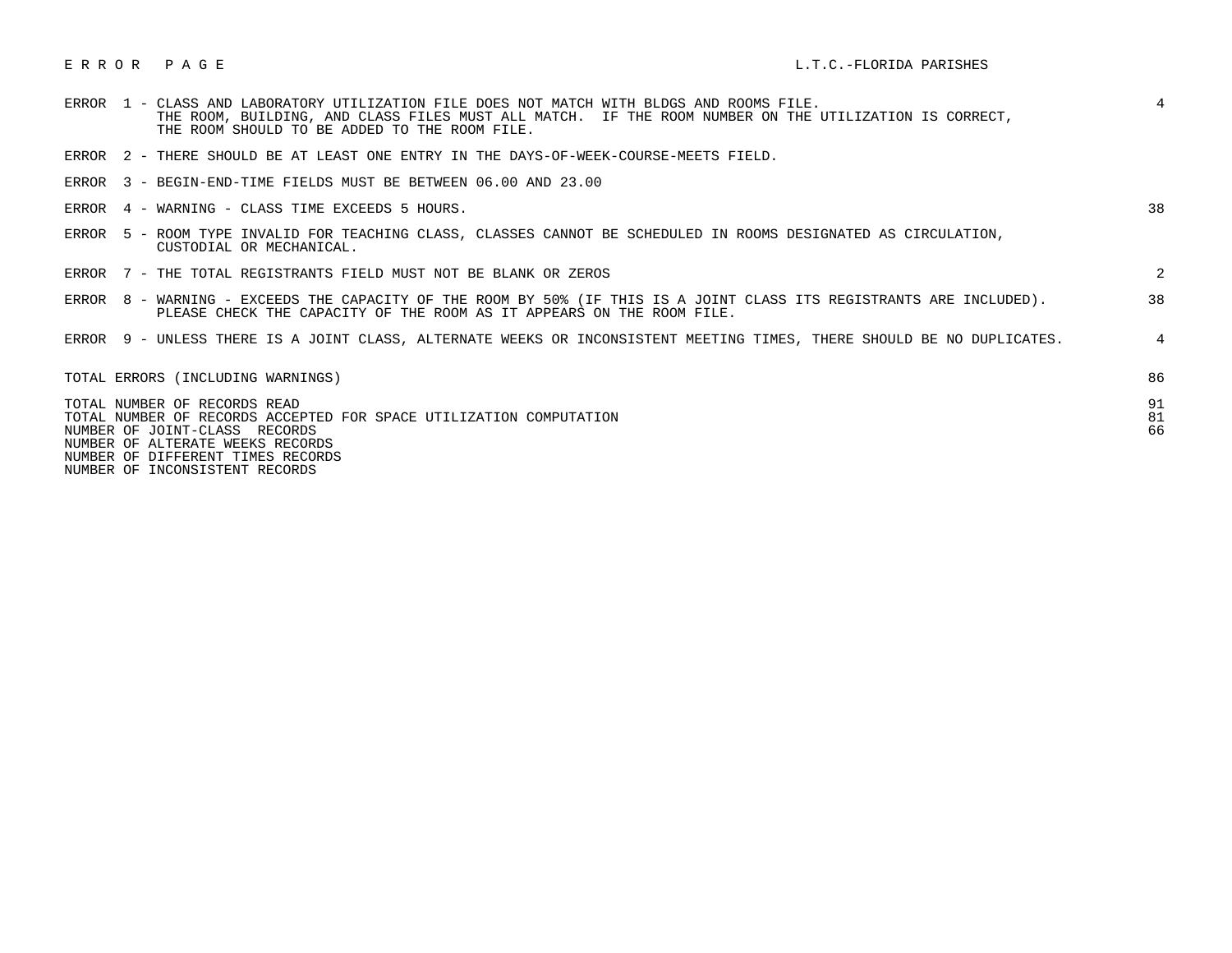|                                                                                      | DAY USE         | NIGHT USE       | тотаь           |
|--------------------------------------------------------------------------------------|-----------------|-----------------|-----------------|
|                                                                                      | $(0600 - 1700)$ | (1700-2300)     | $(0600 - 2300)$ |
| *CLASSROOM FACILITIES                                                                |                 |                 |                 |
| TOTAL NUMBER OF ROOMS                                                                |                 |                 | 9               |
| TOTAL NUMBER OF STATIONS (CAPACITY)                                                  |                 |                 | 162             |
| WEEKLY STUDENT CONTACT HOURS                                                         | 3148            |                 | 3148            |
| WEEKLY TOTAL OF ROOMS AVAILABLE - COUNTED IN HALF HOUR INCREMENTS                    | 810             | 450             | 1260            |
| WEEKLY TOTAL OF ROOMS IN USE - COUNTED IN HALF HOUR INCREMENTS                       | 198             |                 | 198             |
| WEEKLY TOTAL OF STUDENT STATIONS AVAILABLE - COUNTED IN HALF HOUR INCREMENTS         | 14580           | 8100            | 22680           |
| WEEKLY TOTAL OF STATIONS AVAILABLE IN ROOMS IN USE - COUNTED IN HALF HOUR INCREMENTS | 3310            |                 | 3310            |
| WEEKLY TOTAL OF STATIONS IN USE - COUNTED IN HALF HOUR INCREMENTS                    | 6297            |                 | 6297            |
| PERCENT OF ROOMS IN USE TO ROOMS AVAILABLE                                           | 24.4            | $\cdot$ 0       | 15.7            |
| PERCENT OF STATIONS IN USE TO STATIONS AVAILABLE                                     | 43.2            | $\cdot$ 0       | 27.8            |
| PERCENT OF STATIONS IN USE TO STATIONS AVAILABLE IN OCCUPIED ROOMS                   | 190.2           | $\cdot$ 0       | 190.2           |
|                                                                                      |                 |                 |                 |
|                                                                                      | DAY USE         | NIGHT USE       | TOTAL           |
|                                                                                      | $(0600 - 1700)$ | $(1700 - 2300)$ | $(0600 - 2300)$ |
| CLASSROOM                                                                            |                 |                 |                 |
| TOTAL NUMBER OF ROOMS                                                                |                 |                 | 9               |
| TOTAL NUMBER OF STATIONS (CAPACITY)                                                  |                 |                 | 162             |
| WEEKLY STUDENT CONTACT HOURS                                                         | 3148            |                 | 3148            |
| WEEKLY TOTAL OF ROOMS AVAILABLE - COUNTED IN HALF HOUR INCREMENTS                    | 810             | 450             | 1260            |
| WEEKLY TOTAL OF ROOMS IN USE - COUNTED IN HALF HOUR INCREMENTS                       | 198             |                 | 198             |
| WEEKLY TOTAL OF STUDENT STATIONS AVAILABLE - COUNTED IN HALF HOUR INCREMENTS         | 14580           | 8100            | 22680           |
| WEEKLY TOTAL OF STATIONS AVAILABLE IN ROOMS IN USE - COUNTED IN HALF HOUR INCREMENTS | 3310            |                 | 3310            |
| WEEKLY TOTAL OF STATIONS IN USE - COUNTED IN HALF HOUR INCREMENTS                    | 6297            |                 | 6297            |
| PERCENT OF ROOMS IN USE TO ROOMS AVAILABLE                                           | 24.4            | $\cdot$ 0       | 15.7            |
| PERCENT OF STATIONS IN USE TO STATIONS AVAILABLE                                     | 43.2            | $\cdot$ 0       | 27.8            |
| PERCENT OF STATIONS IN USE TO STATIONS AVAILABLE IN OCCUPIED ROOMS                   | 190.2           | $\cdot$ 0       | 190.2           |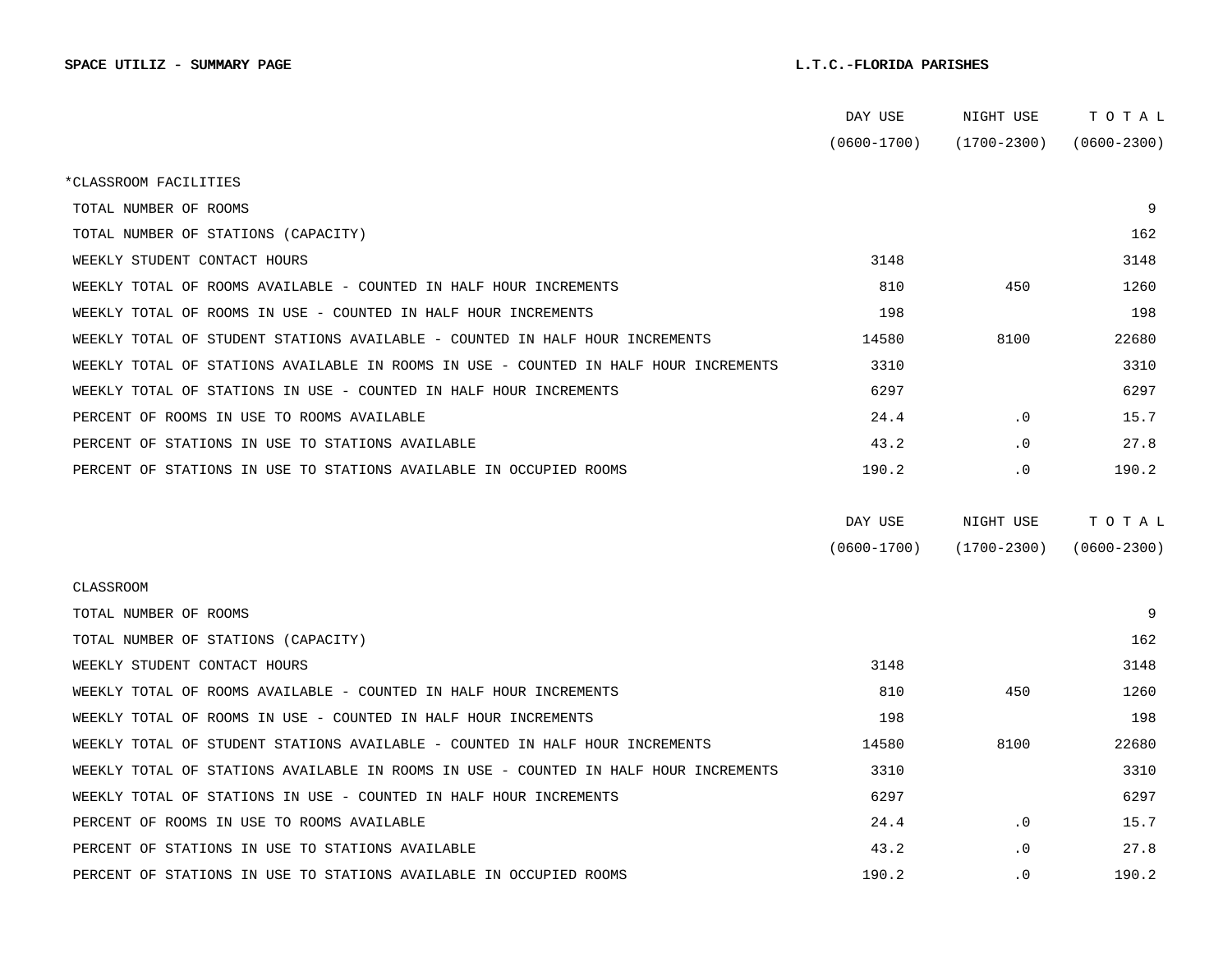|                                                                                      | DAY USE         | NIGHT USE       | TOTAL           |
|--------------------------------------------------------------------------------------|-----------------|-----------------|-----------------|
|                                                                                      | $(0600 - 1700)$ | $(1700 - 2300)$ | $(0600 - 2300)$ |
| *LABORATORY FACILITIES                                                               |                 |                 |                 |
| TOTAL NUMBER OF ROOMS                                                                |                 |                 | 7               |
| TOTAL NUMBER OF STATIONS (CAPACITY)                                                  |                 |                 | 146             |
| WEEKLY STUDENT CONTACT HOURS                                                         | 3138            | 120             | 3258            |
| WEEKLY TOTAL OF ROOMS AVAILABLE - COUNTED IN HALF HOUR INCREMENTS                    | 630             | 350             | 980             |
| WEEKLY TOTAL OF ROOMS IN USE - COUNTED IN HALF HOUR INCREMENTS                       | 408             | 30              | 438             |
| WEEKLY TOTAL OF STUDENT STATIONS AVAILABLE - COUNTED IN HALF HOUR INCREMENTS         | 13140           | 7300            | 20440           |
| WEEKLY TOTAL OF STATIONS AVAILABLE IN ROOMS IN USE - COUNTED IN HALF HOUR INCREMENTS | 10087           | 768             | 10855           |
| WEEKLY TOTAL OF STATIONS IN USE - COUNTED IN HALF HOUR INCREMENTS                    | 6276            | 240             | 6516            |
| PERCENT OF ROOMS IN USE TO ROOMS AVAILABLE                                           | 64.8            | 8.6             | 44.7            |
| PERCENT OF STATIONS IN USE TO STATIONS AVAILABLE                                     | 47.8            | 3.3             | 31.9            |
| PERCENT OF STATIONS IN USE TO STATIONS AVAILABLE IN OCCUPIED ROOMS                   | 62.2            | 31.3            | 60.0            |
|                                                                                      | DAY USE         | NIGHT USE       | TOTAL           |
|                                                                                      | $(0600 - 1700)$ | $(1700 - 2300)$ | $(0600 - 2300)$ |
| CLASS LABORATORY                                                                     |                 |                 |                 |
| TOTAL NUMBER OF ROOMS                                                                |                 |                 | 7               |
| TOTAL NUMBER OF STATIONS (CAPACITY)                                                  |                 |                 | 146             |
| WEEKLY STUDENT CONTACT HOURS                                                         | 3138            | 120             | 3258            |
| WEEKLY TOTAL OF ROOMS AVAILABLE - COUNTED IN HALF HOUR INCREMENTS                    | 630             | 350             | 980             |
| WEEKLY TOTAL OF ROOMS IN USE - COUNTED IN HALF HOUR INCREMENTS                       | 408             | 30              | 438             |
| WEEKLY TOTAL OF STUDENT STATIONS AVAILABLE - COUNTED IN HALF HOUR INCREMENTS         | 13140           | 7300            | 20440           |
| WEEKLY TOTAL OF STATIONS AVAILABLE IN ROOMS IN USE - COUNTED IN HALF HOUR INCREMENTS | 10087           | 768             | 10855           |
| WEEKLY TOTAL OF STATIONS IN USE - COUNTED IN HALF HOUR INCREMENTS                    | 6276            | 240             | 6516            |
| PERCENT OF ROOMS IN USE TO ROOMS AVAILABLE                                           | 64.8            | 8.6             | 44.7            |
| PERCENT OF STATIONS IN USE TO STATIONS AVAILABLE                                     | 47.8            | 3.3             | 31.9            |

PERCENT OF STATIONS IN USE TO STATIONS AVAILABLE IN OCCUPIED ROOMS 62.2 60.0